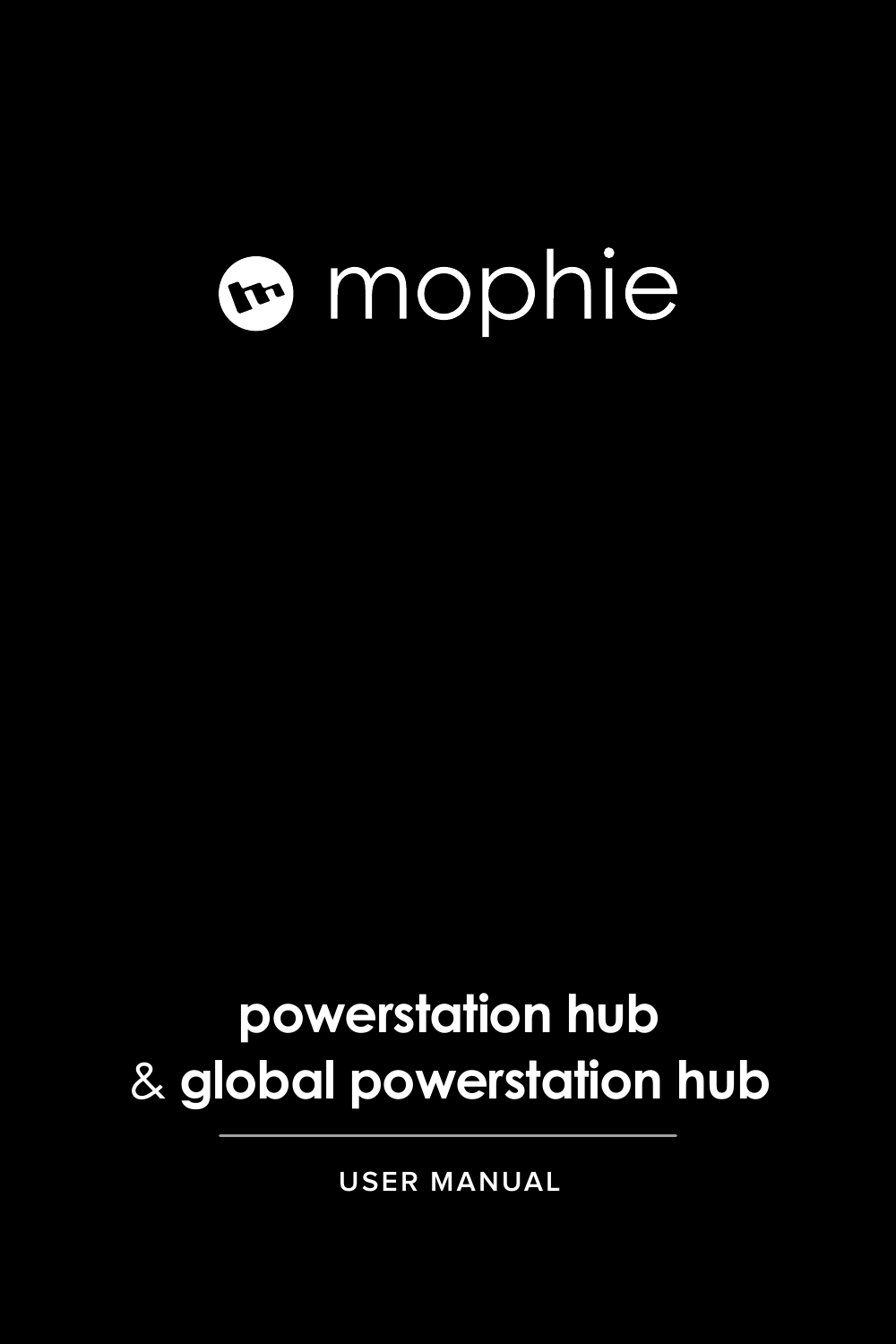#### EN

#### **Welcome**

Thank you for purchasing the mophie® powerstation® hub portable battery hub. Your powerstation hub is a compact yet powerful mobile charging solution for your Qi-enabled devices, smartphones, tablets, and other USB devices. Now you will be able to travel great distances and be the master of your own destiny, no longer bound by the limitations of your device's internal battery!

#### **Package Contains**

- powerstation hub portable battery hub
- AC Adapters: North America, United Kingdom\*, Europe\*, Australia\*, China\*
- Travel Cap\*
- Quick-start guide

\*Interchangeable AC adapters and Travel Cap included only in international version.

#### **Features**

Here's a rundown of why your powerstation hub portable battery hub is so great:

- Universal wireless charging: Wirelessly charges any Qi-enabled smartphone.
- Charges up to four devices at the same time (one wireless and three wired via USB ports).
- USB-C PD input/output port can fast charge at up to 18W.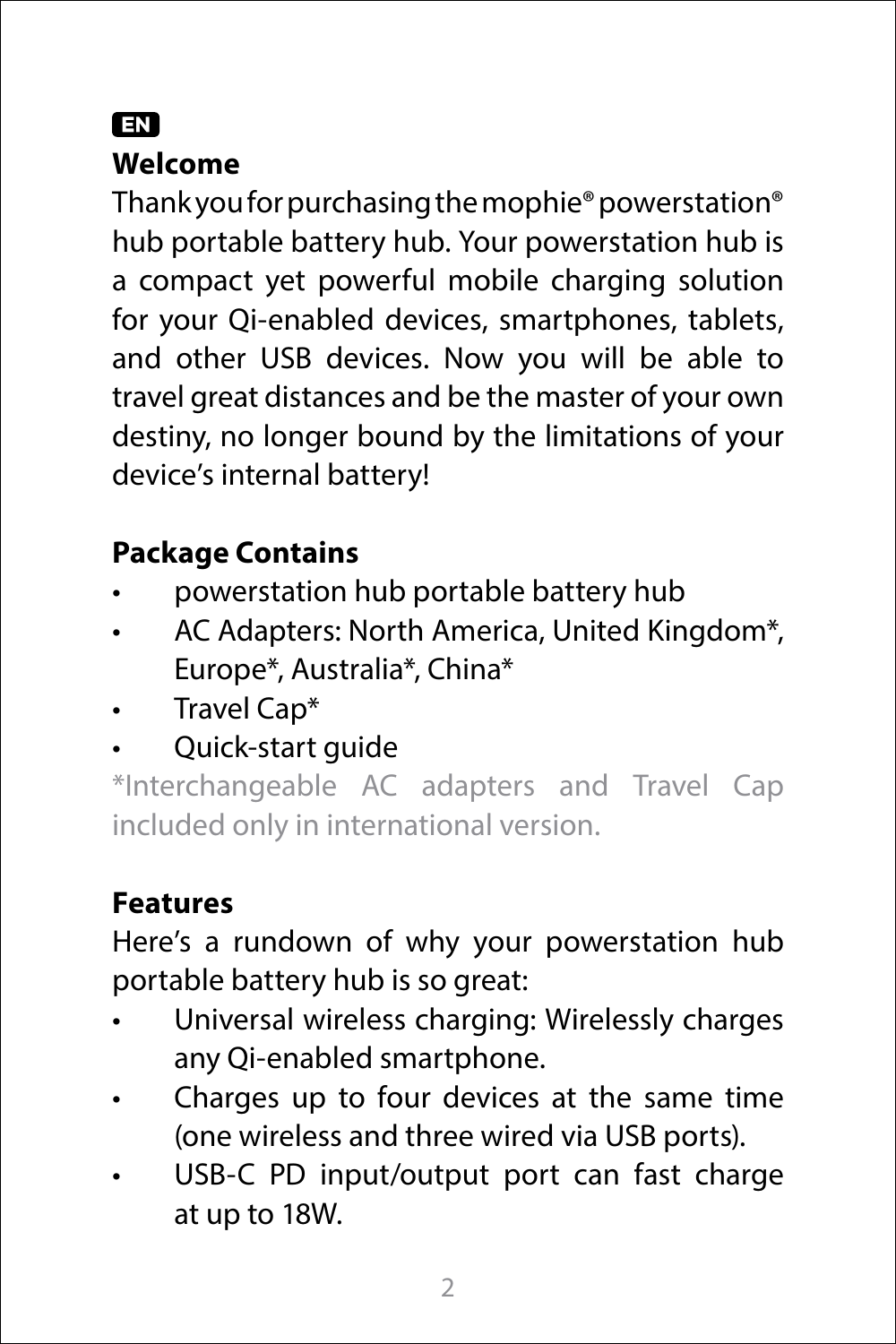- High-output USB-A QC port charges devices at up to 15W.
- AC charging input with interchangeable AC adapters\*.
- Built-in 6,000mAh battery keeps your devices charged throughout the day.
- Ultra-portable design makes it easy to carry the powerstation hub just about anywhere.
- Priority+® charging provides power to charging devices first before the powerstation hub battery starts to recharge.
- Rubberized, non-slip wireless charging surface keeps your Qi-enabled device in place while charging.
- Track battery power at a glance with the integrated four-light LED status indicator. You can keep tabs on charging status and current battery life. Know before you go!
- mophie's smart adaptive charging technology identifies your connected device and always delivers the fastest, most efficient charging speeds available.
- Digital Power Management circuitry provides built-in short-circuit, overcharge and temperature protection. Safety first!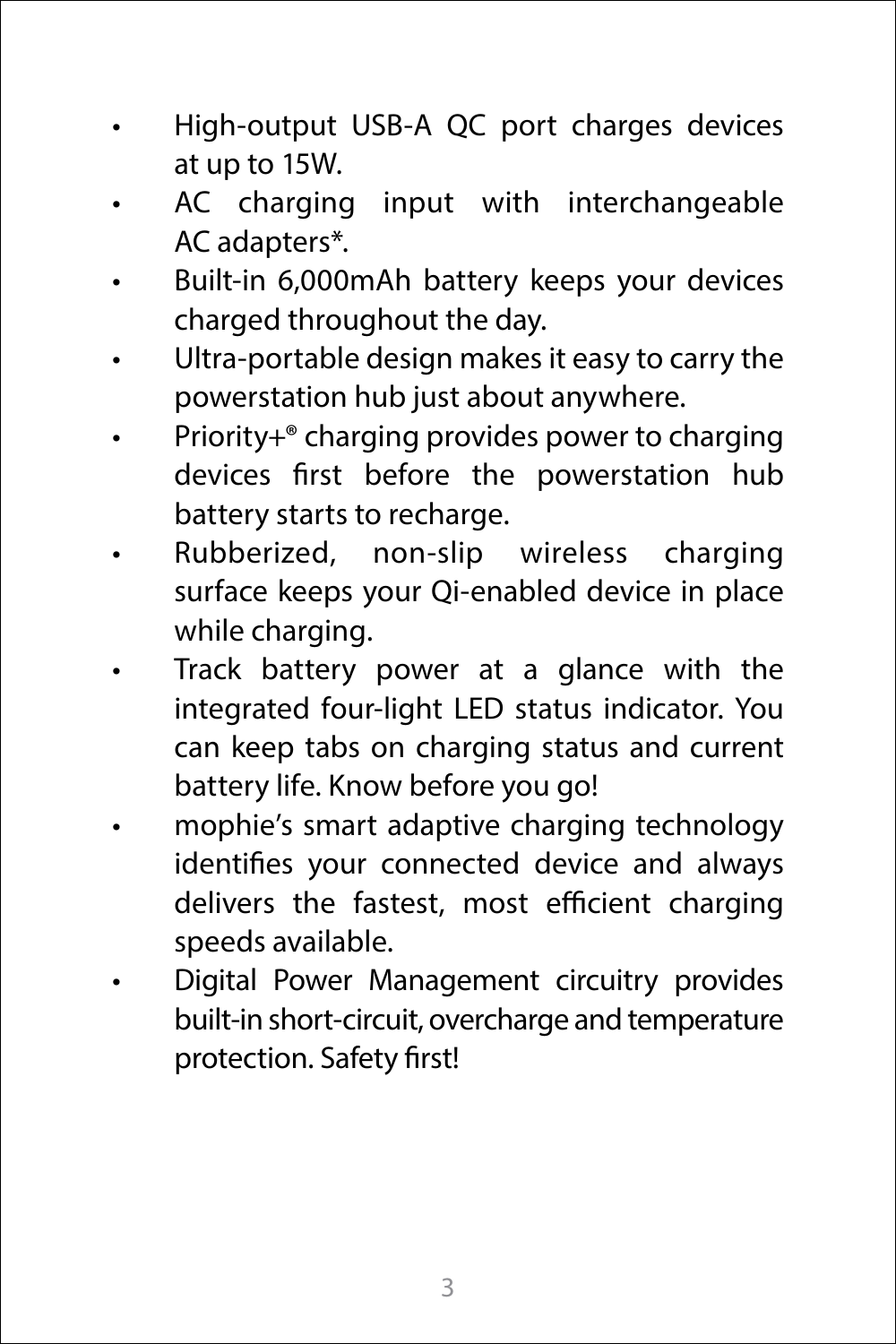#### **Compatibility**

The mophie powerstation hub portable battery hub is compatible with most popular smartphones, tablets, USB devices and wearables, and will wirelessly charge Qi-enabled smartphones.

If you experience any issues with charging your device, ensure that the powerstation hub battery is fully charged, and check the FAQ section on this website.

No matter what device you have, carefully read through the *Warning* section in this manual and in the quick-start guide included with your battery hub before using it.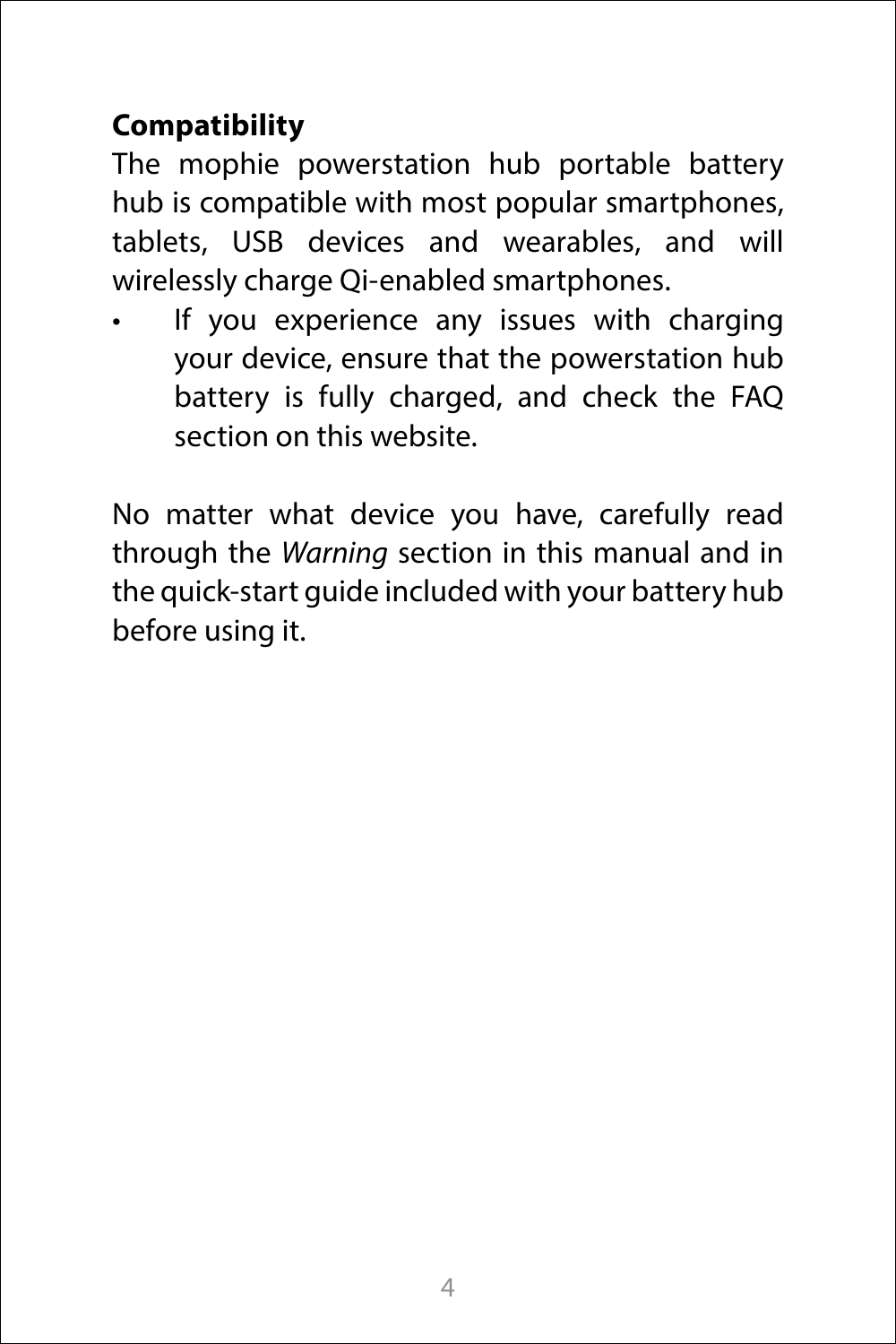#### **Charging Your powerstation hub Battery**

IMPORTANT: Before using your powerstation hub for the first time, fully charge it (so that pressing the charge status button lights all four status LEDs).

#### **AC Charging**



- 1. Attach the AC adapter for your region.
- 2. (NA and China only) Unfold the power prongs so they lock in the open position.
- 3. Insert the AC power prongs into an AC power outlet. Charging will begin automatically.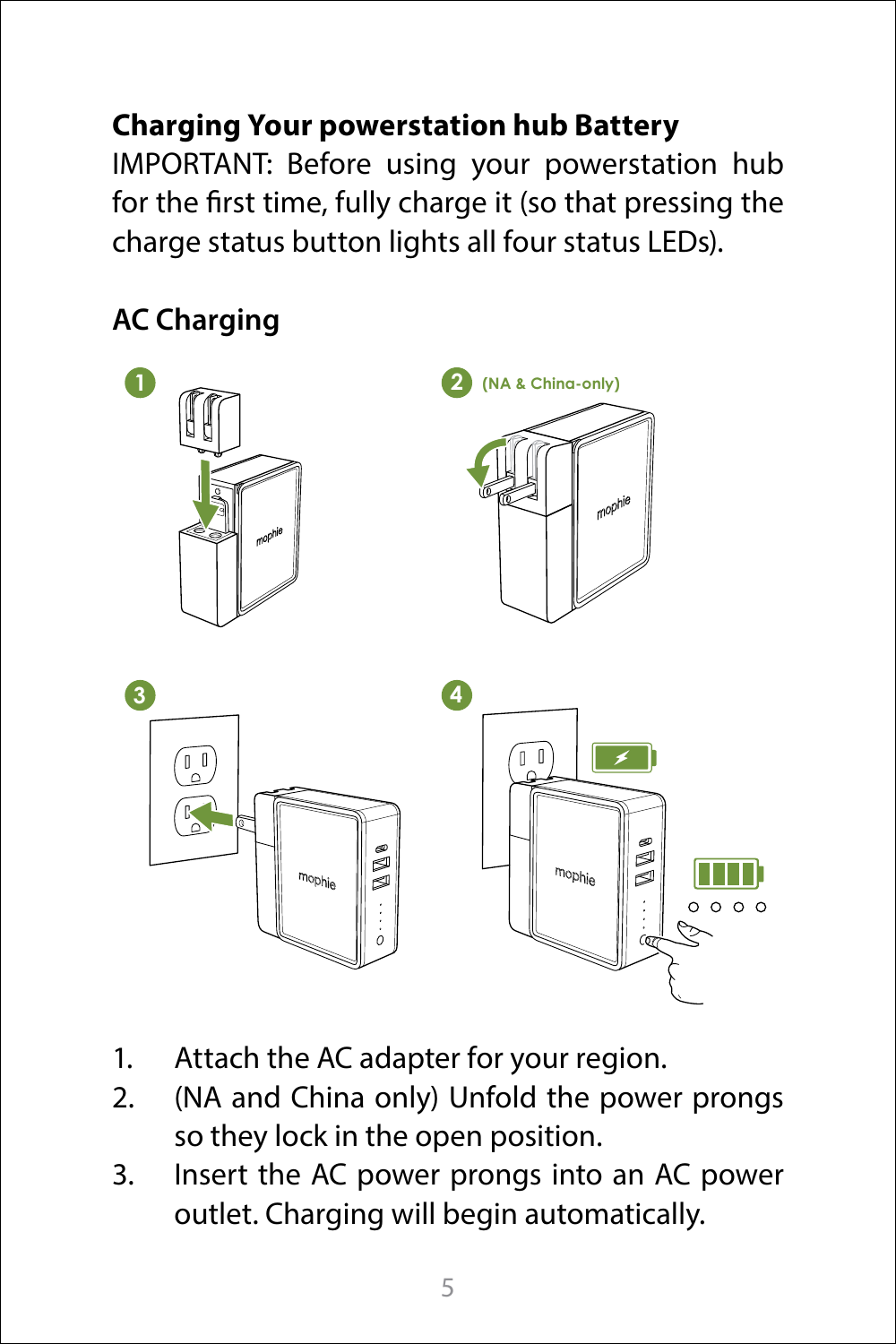4. When a momentary press of the status button lights all 4 LEDs the powerstation hub battery is fully charged.

#### **USB-C Charging**

You can also recharge the powerstation hub battery via its USB-C input/output port. This allows you to recharge the hub battery while the hub is wirelessly charging a Qi-enabled device (see *Priority+ Charging*, on pages 11 & 12).

Use the cable supplied with your smartphone or other device to connect the battery's USB-C input/ output port to a power source with a USB output, such as the wall adapter included with your smartphone or other device.

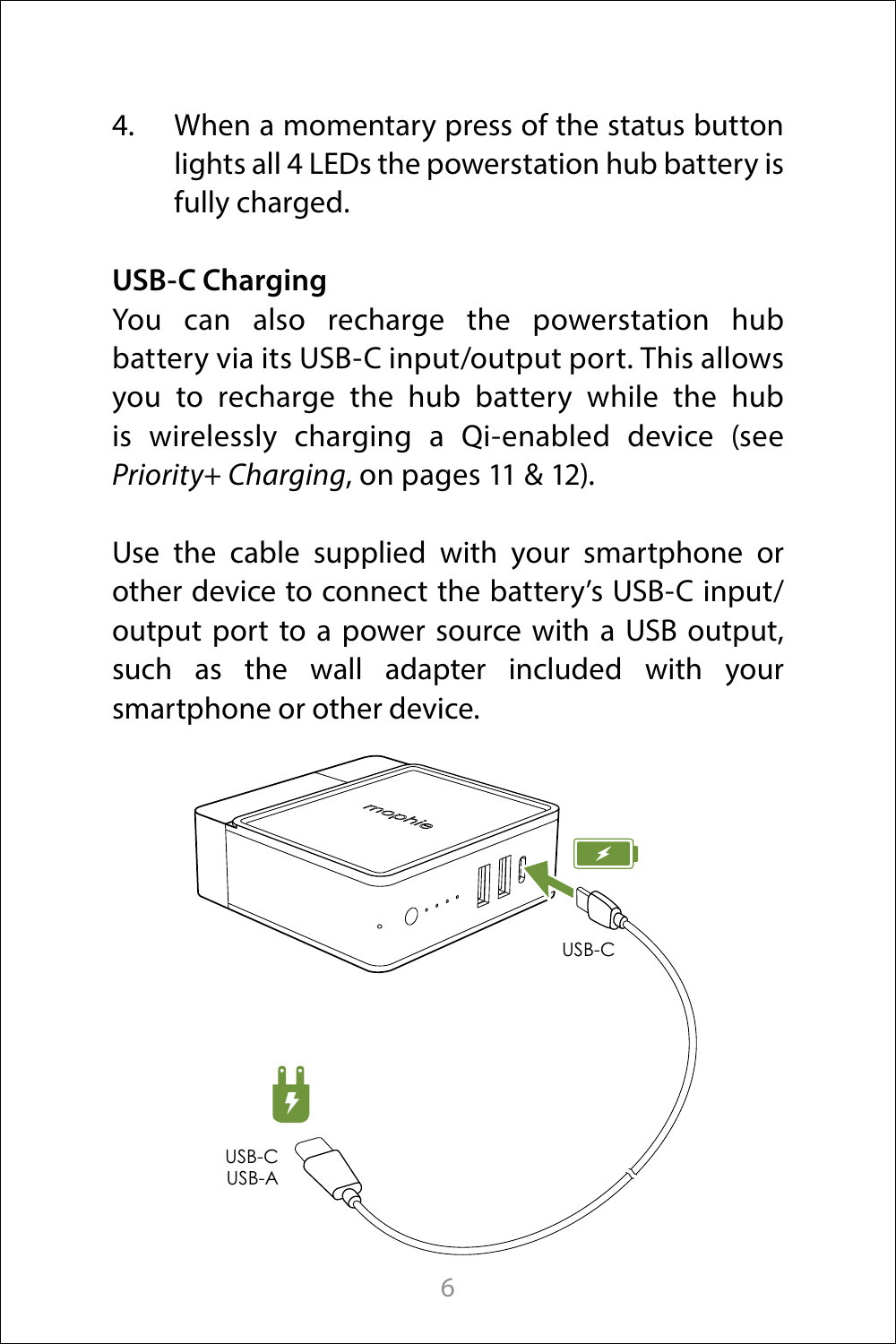#### **Charging Your Devices Wireless Charging**

- 1. (International version only): If you have attached an AC adapter that prevents the powerstation hub from lying flat, replace the adapter with the supplied Travel Cap.
- 2. Place your Qi-enabled device on the powerstation hub's wireless charging surface and press the status button for 3 seconds.
- 3. Wireless charging will begin when the device is properly aligned on the powerstation hub as shown.

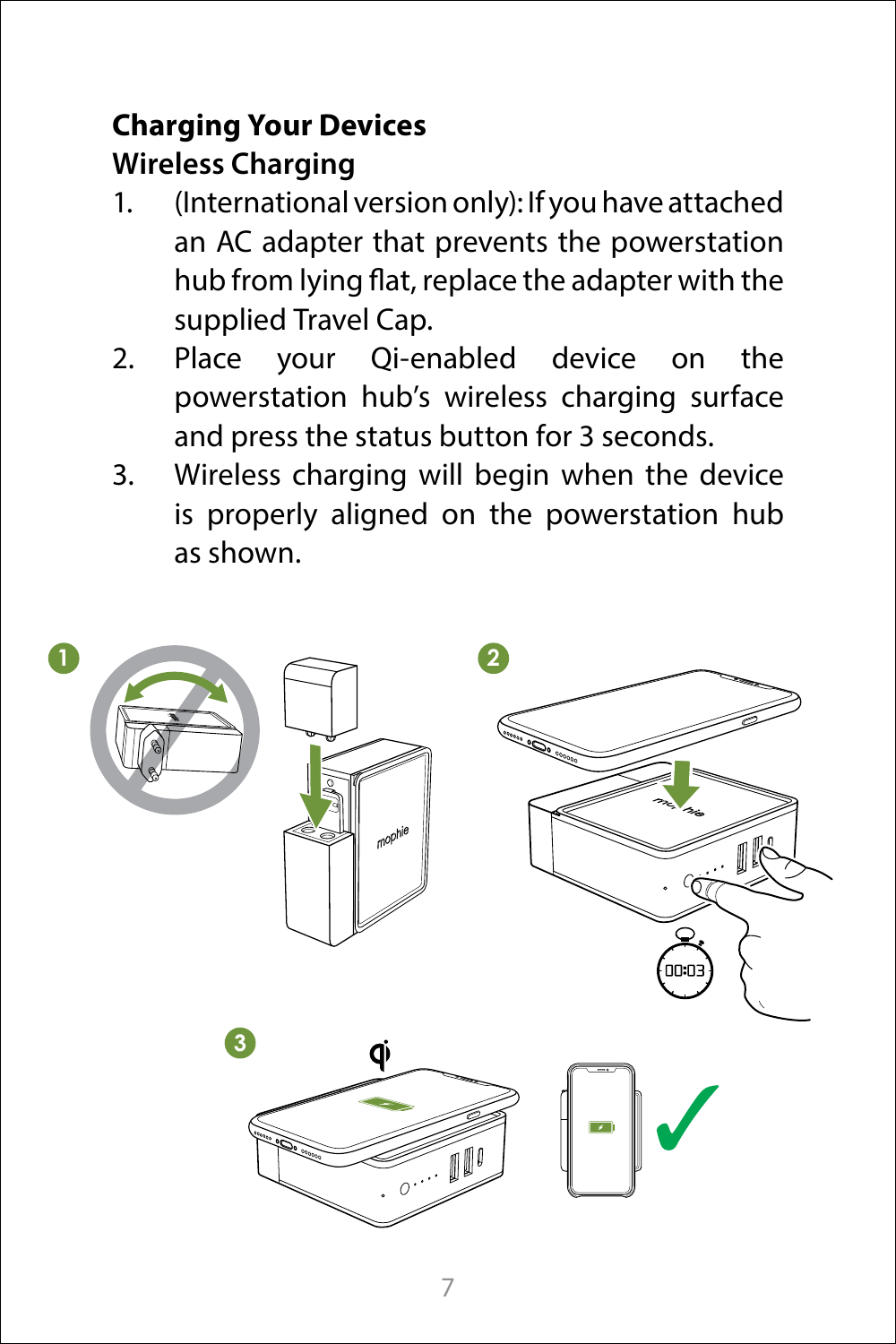The powerstation hub battery has an LED (shown in the illustration below) that indicates its wireless charging status.



#### **LED illuminated continuously:**

The Qi-enabled device is properly charging.

#### **LED flashing continuously:**

• A metallic foreign object (keys, etc.) has been detected on the powerstation hub's charging surface. Remove the foreign object.

#### **LED not illuminated:**

• Wireless charging has not been activated. Press the status button for 3 seconds to activate wireless charging.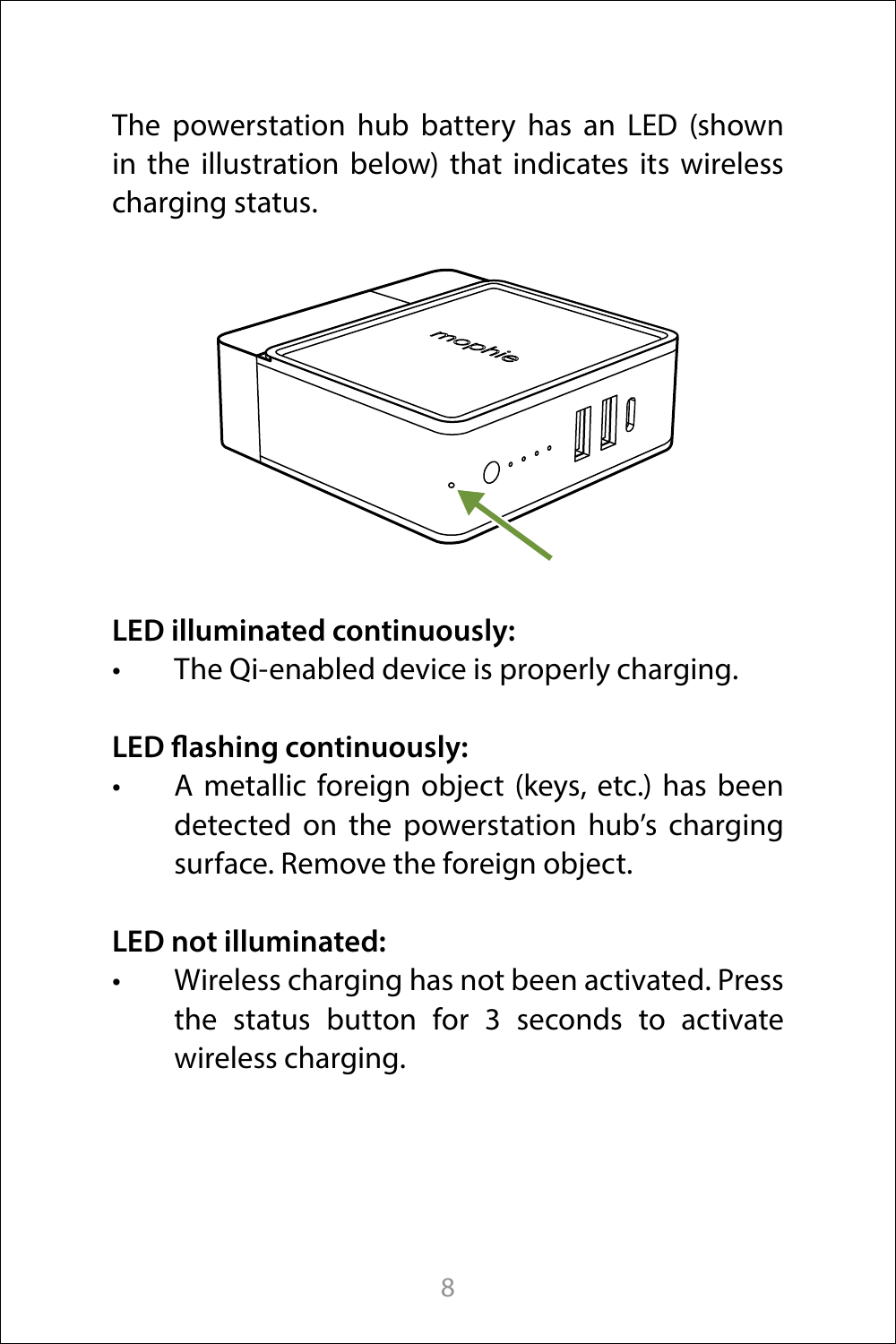#### **Wired Charging**

BEFORE YOU BEGIN: Your powerstation hub battery can charge up to four devices at the same time (including wireless). When charging a single device, each output can supply the power shown in the illustration below. When charging 2 or more devices at the same time, the powerstation hub battery can supply a total of up to 15W.

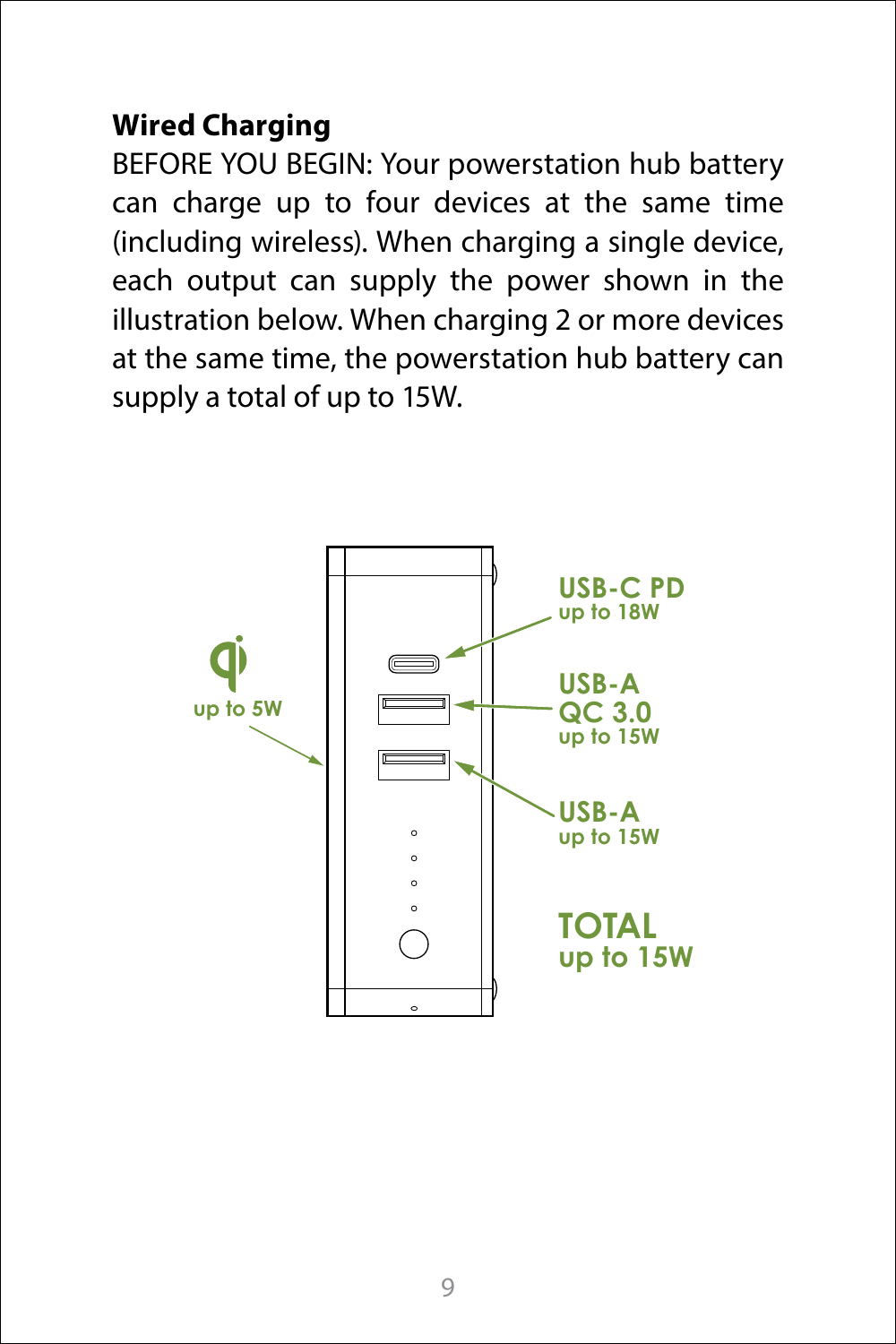Connect the cable that came with your device to one of the powerstation hub's ports and to your device. You can charge up to 3 wired devices plus a wireless device all at the same time. Press the status button for 3 seconds to begin charging.

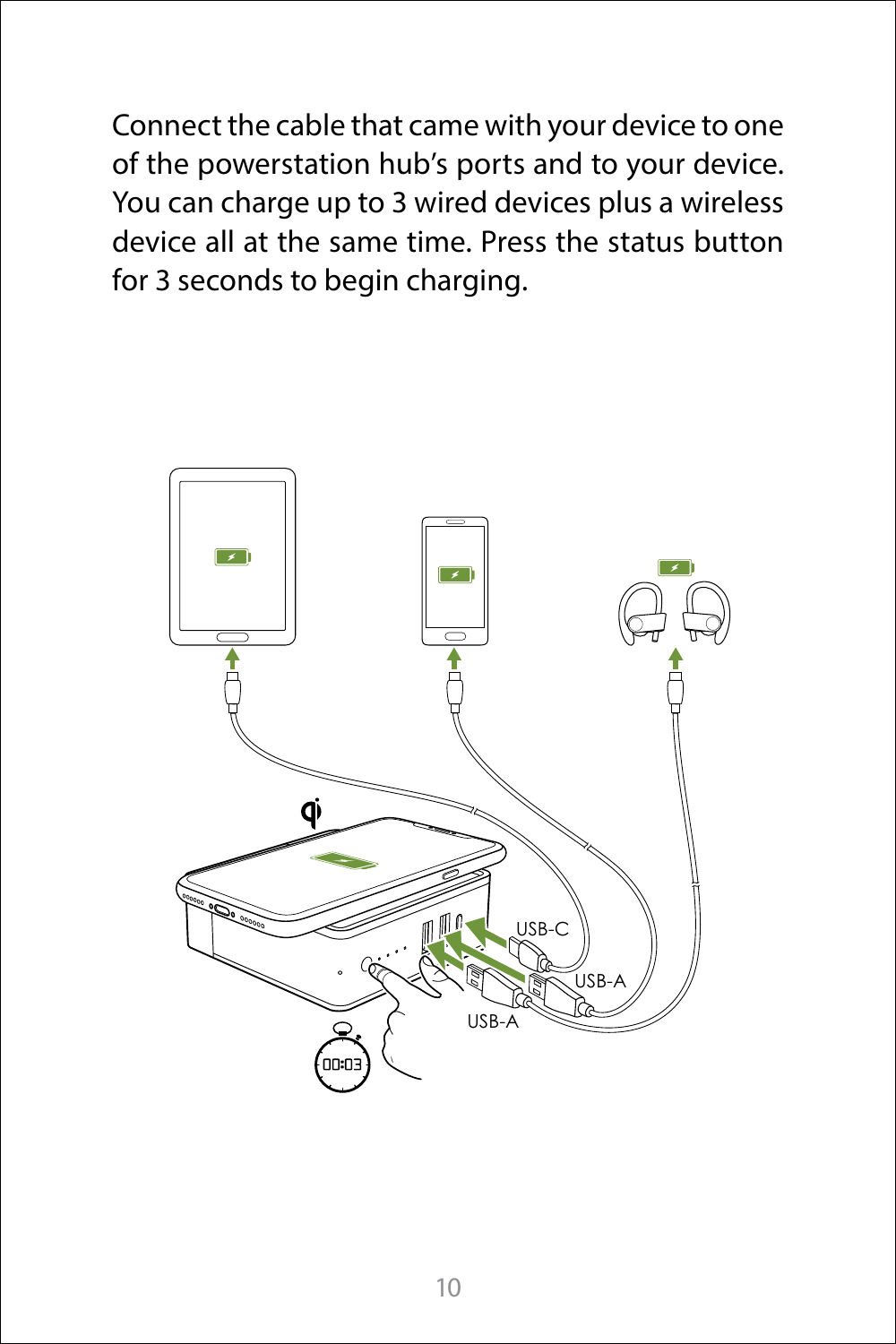#### **Priority+ Charging**

When you're recharging your powerstation hub battery, Priority+ charging provides power to connected devices first before the hub battery starts to recharge. Priority+ charging is available when recharging the powerstation hub battery via AC and via its USB-C input/output port.



Note: When Priority+ charging via AC you do not have to press the status button for 3 seconds to initiate charging.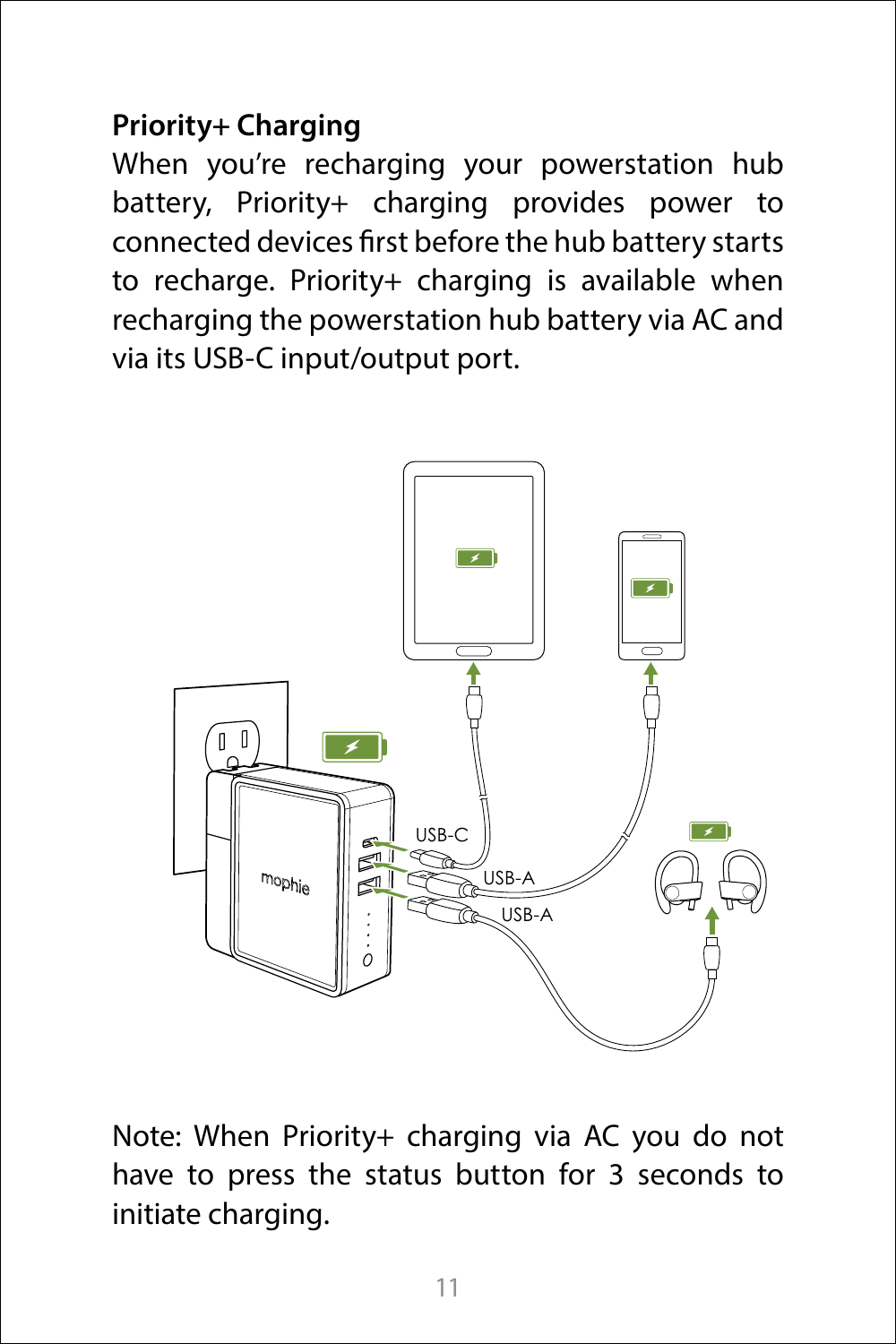#### **Priority+ Charging cont.**

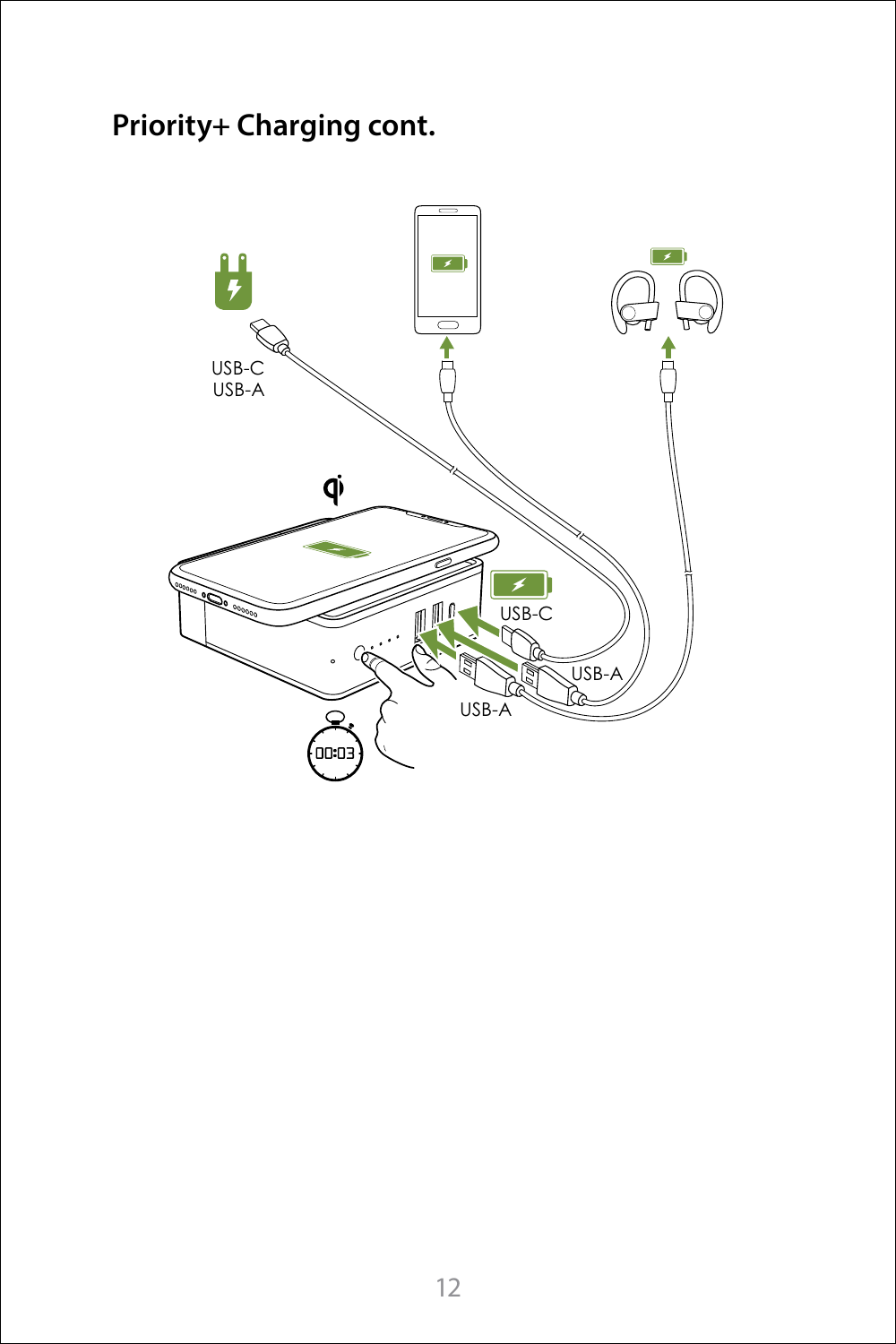#### **Checking Your Battery's Charging Status**

Momentarily press the status button on your powerstation hub battery and the status LEDs will indicate its charge level. Four LEDs means that the battery is fully charged, while one LED means that it's almost empty. Know before you go!

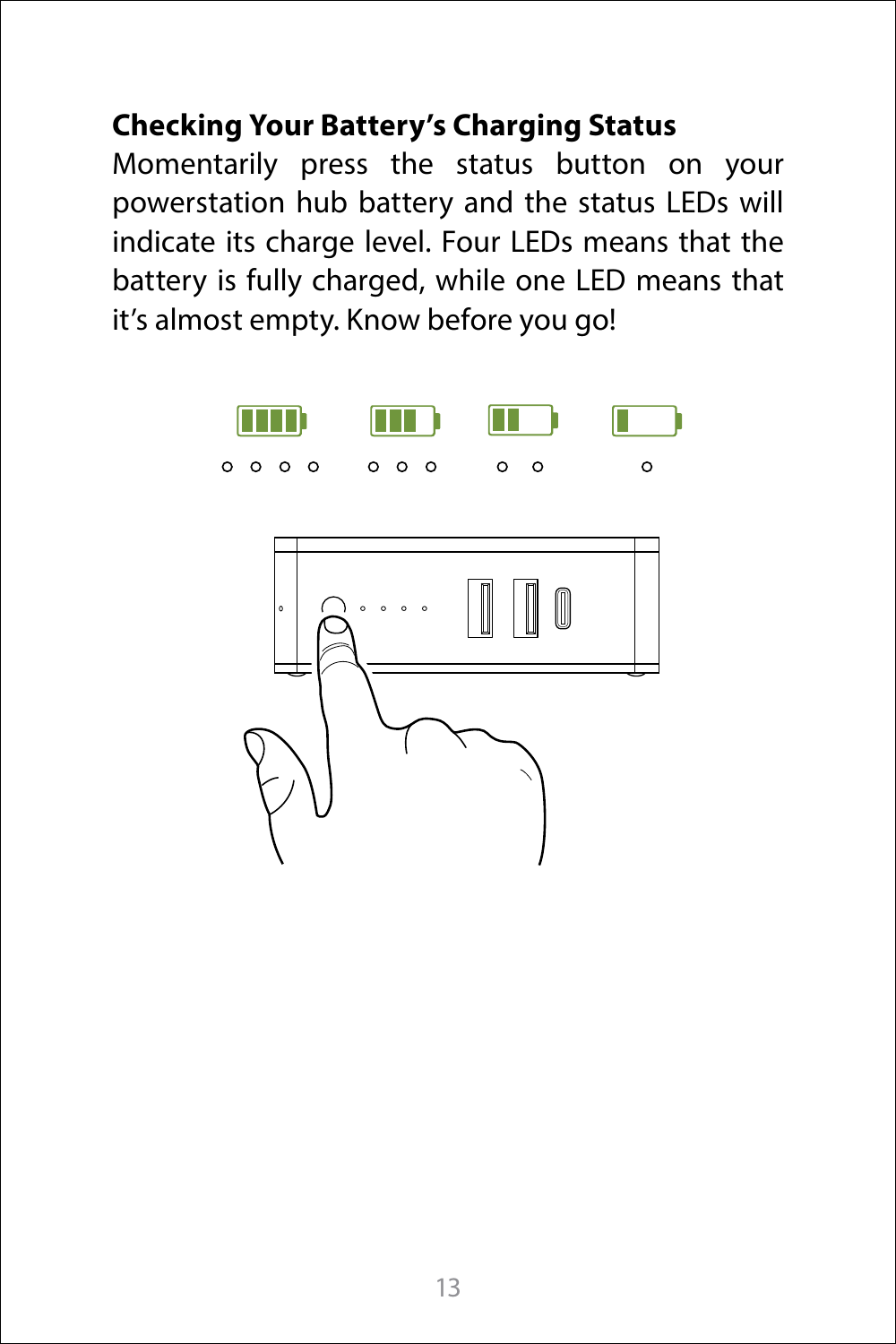#### **Taking Care Of Your powerstation hub Battery**

- Keep your powerstation hub dry and away from moisture and corrosive materials.
- Do not clean your powerstation hub with harsh chemicals, soaps or detergents. Just wipe the case with a soft, water-dampened cloth.
- Make sure the powerstation hub's charging ports do not become contaminated with lint or other debris. Use a canned-air type of product periodically to ensure that the port openings are clear.
- Recharge your powerstation hub battery once every three months when not in use. If you plan on putting it away, fully charge it first (so that pressing the status button lights all four charge status LEDs).

#### **Warranty**

At mophie, we are dedicated to making the best quality products. To back this up, this product is warranted for 2 years. For full details regarding warranty terms and exclusions, please visit: mophie. com/warranty. This warranty does not affect any statutory rights that you may be entitled to. Keep a copy of your purchase receipt as proof of purchase. Be sure to register your product at mophie.com.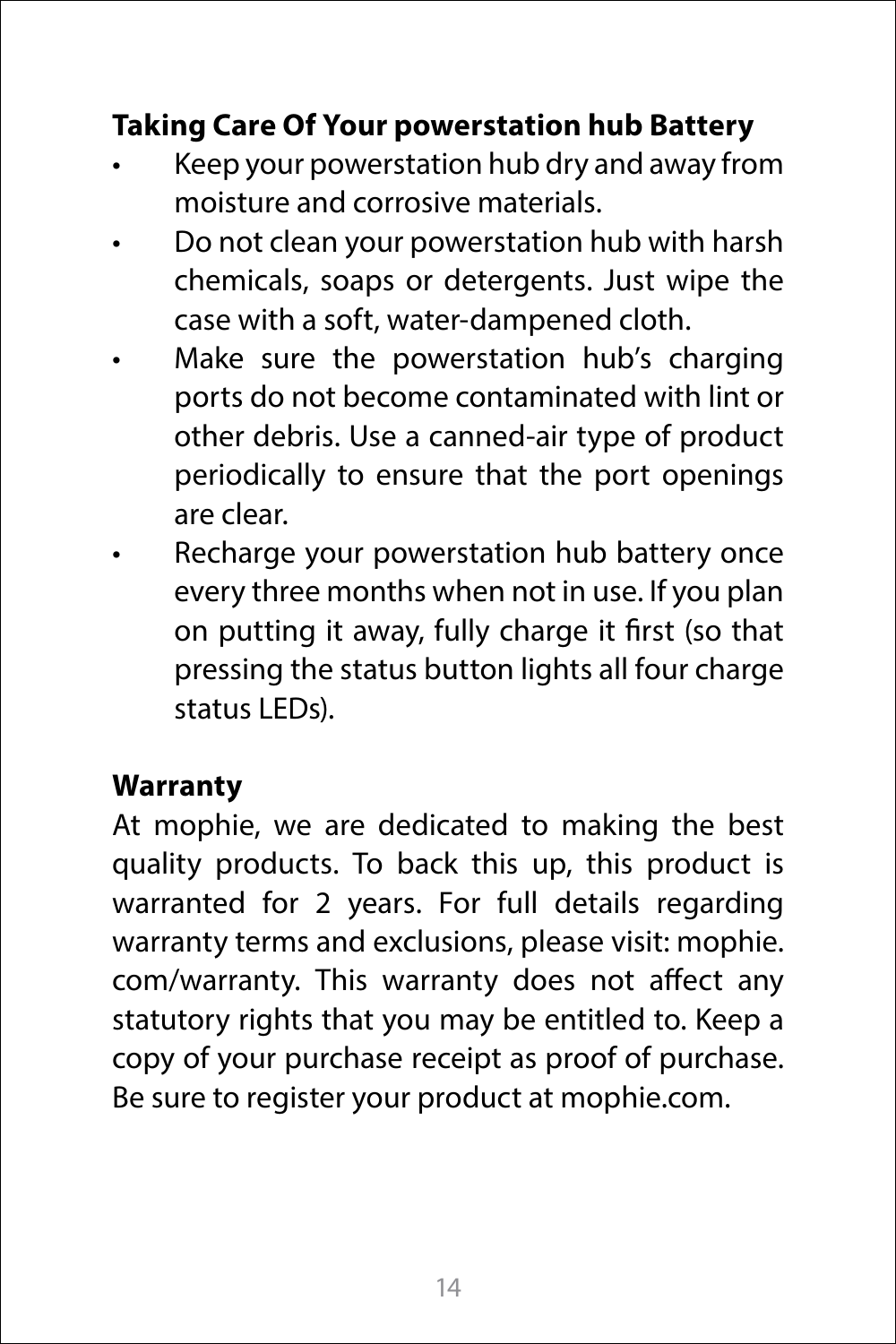#### **Exclusions & Limitations**

Except for the limited warranty expressly set forth or to the extent restricted or prohibited by applicable law, mophie expressly disclaims any and all other warranties express or implied, including any warranty of quality, merchantability, or fitness for a particular purpose, and you specifically agree that mophie shall not be liable for any special, incidental, indirect, punitive, or consequential damages of any type on any mophie product. In addition to and without limiting the generality of the foregoing disclaimers, the limited warranty does not, under any circumstances, cover the replacement or cost of any electronic device or personal property inside or outside of the mophie product.

You may have additional warranty rights depending on your country, state, or province. Further, some countries, states, and provinces do not allow the exclusion or limitation of incidental or consequential damages or exclusions or limitations on the duration of implied warranties, so the above may not apply to you. If any provision of the warranty is found unlawful, void, or unenforceable, that provision shall be deemed severable and shall not affect any remaining provision.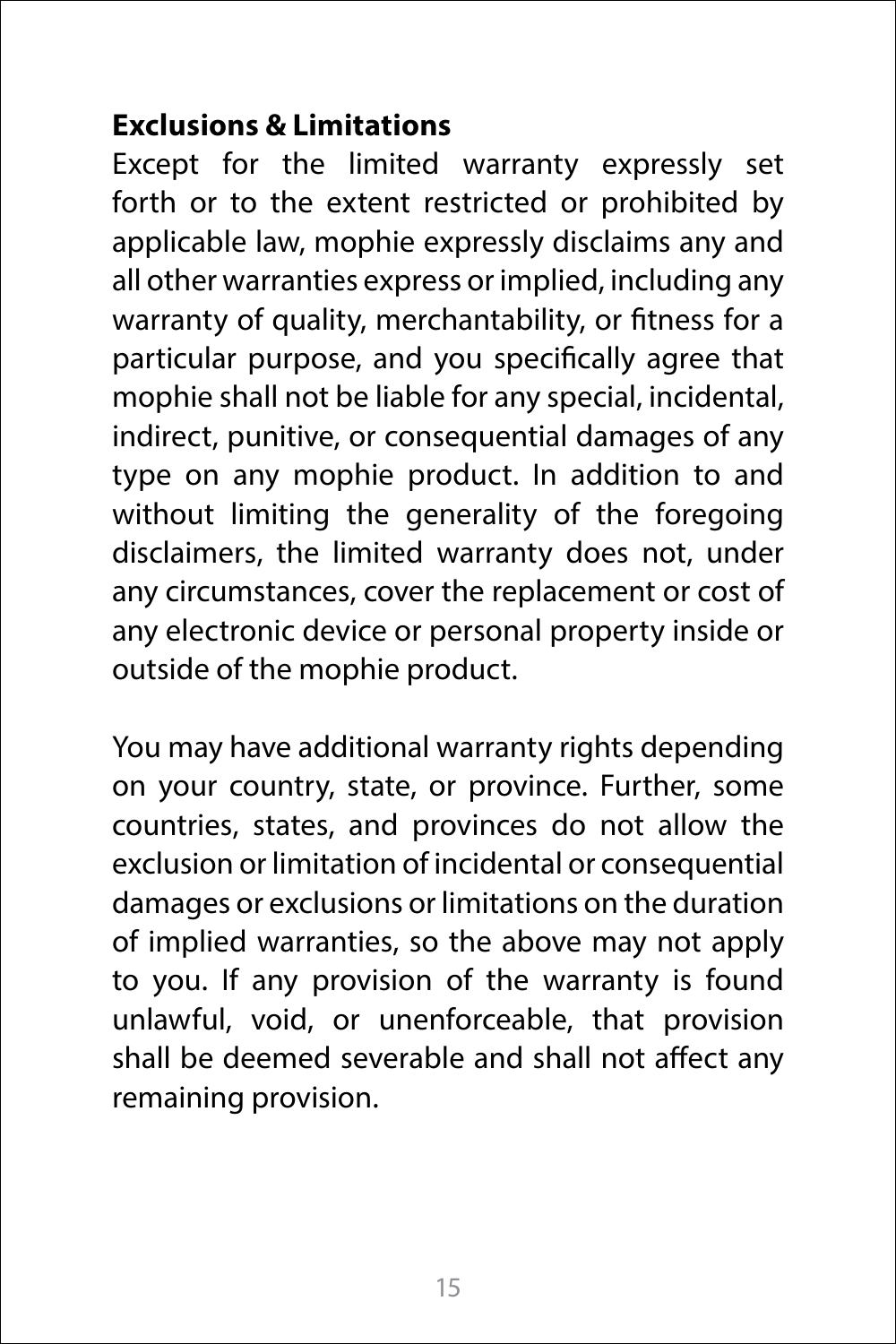#### **Customer Service**

Telephone: 1-888-8mophie (1-888-866-7443) International: +1 (269) 743-1340 Web: www.mophie.com/cs

#### **IMPORTANT SAFETY INSTRUCTIONS**

#### **Warning**

Read all instructions and warnings prior to using this product. Improper use of this product may result in product damage, excess heat, toxic fumes, fire, or explosion, for which damages you ("Purchaser"), and not mophie llc ("Manufacturer") are responsible.

- Before using your powerstation hub battery for the first time, fully charge it (so that pressing the charge status button lights all 4 status LEDs).
- Do not store device in high-temperature environment, including heat caused by intense sunlight or other forms of heat. Do not place device in fire or other excessively hot environments. Exposure to fire or temperature above 212°F (100°C) may cause explosion.
- This product should be operated only in open-air conditions. It should not be operated in an enclosed, unventilated space such as a carrying bag, pocket, purse or bedding. Failure to follow these instructions may damage the product by overheating.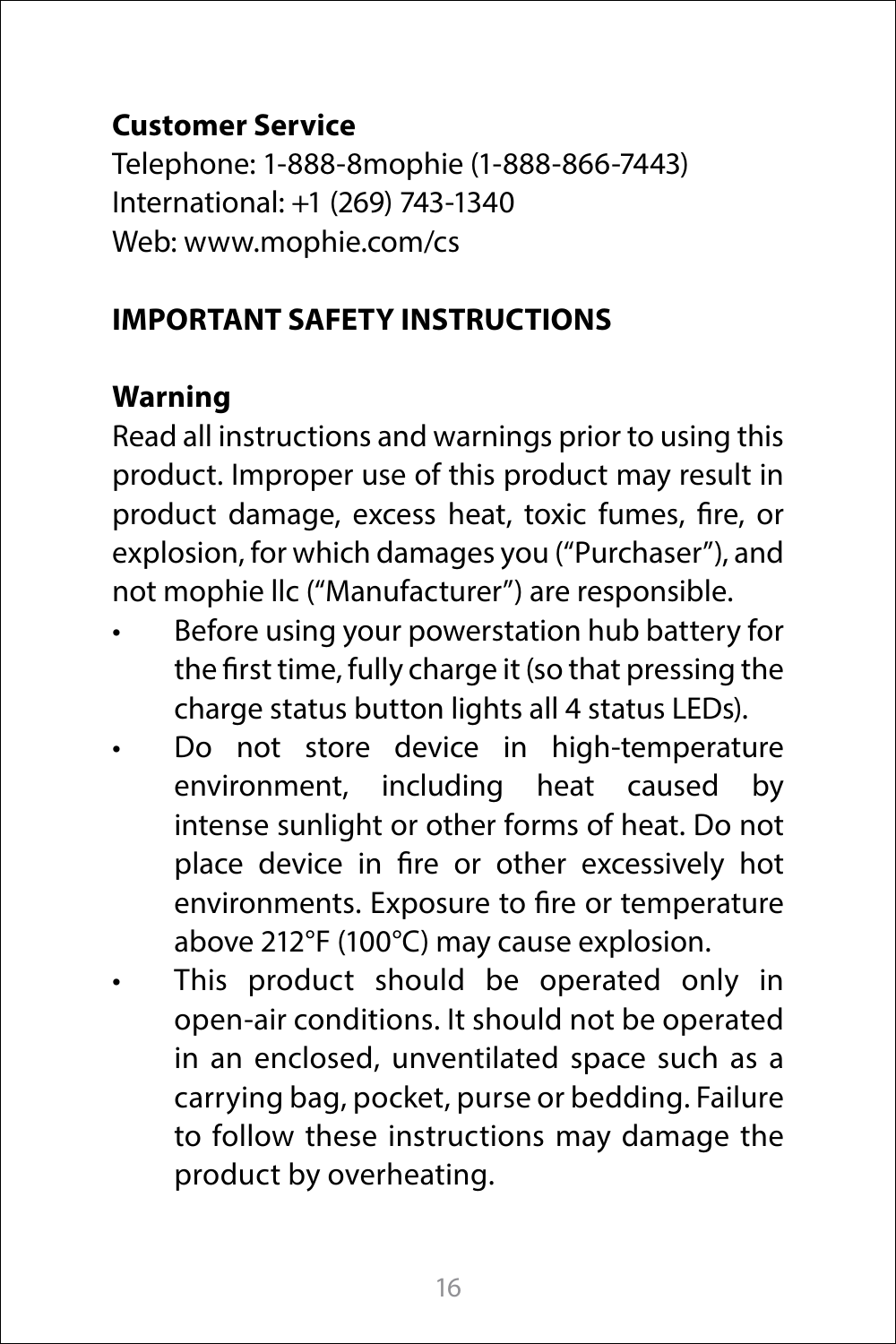- Be cautious of drops, bumps, abrasions, or other impacts to this product. If there is any damage to the product such as dents, punctures, tears, deformities, or corrosion due to any cause, discontinue use. Contact Manufacturer or dispose of it in an appropriate manner at your local battery-recycling center.
- Do not expose the portable battery to rain or snow.
- Do not use the portable battery in excess of its output rating. Overloading outputs above rating may result in a risk of fire or injury to persons.
- Do not disassemble this product or attempt to re-purpose or modify it in any manner.
- Do not attempt to replace any part of this device.
- For questions or instructions for the various ways to charge this device, refer to the illustrations in this quick-start guide.
- Use of a power supply or charger not recommended by mophie may result in a risk of fire or injury to persons.
- If this device is accessible to or may be used by a minor, purchasing adult agrees to be solely responsible for providing supervision, instruction, and warnings. Purchaser agrees to defend, indemnify, and hold Manufacturer harmless for any claims or damages arising from unintended use or misuse by a minor.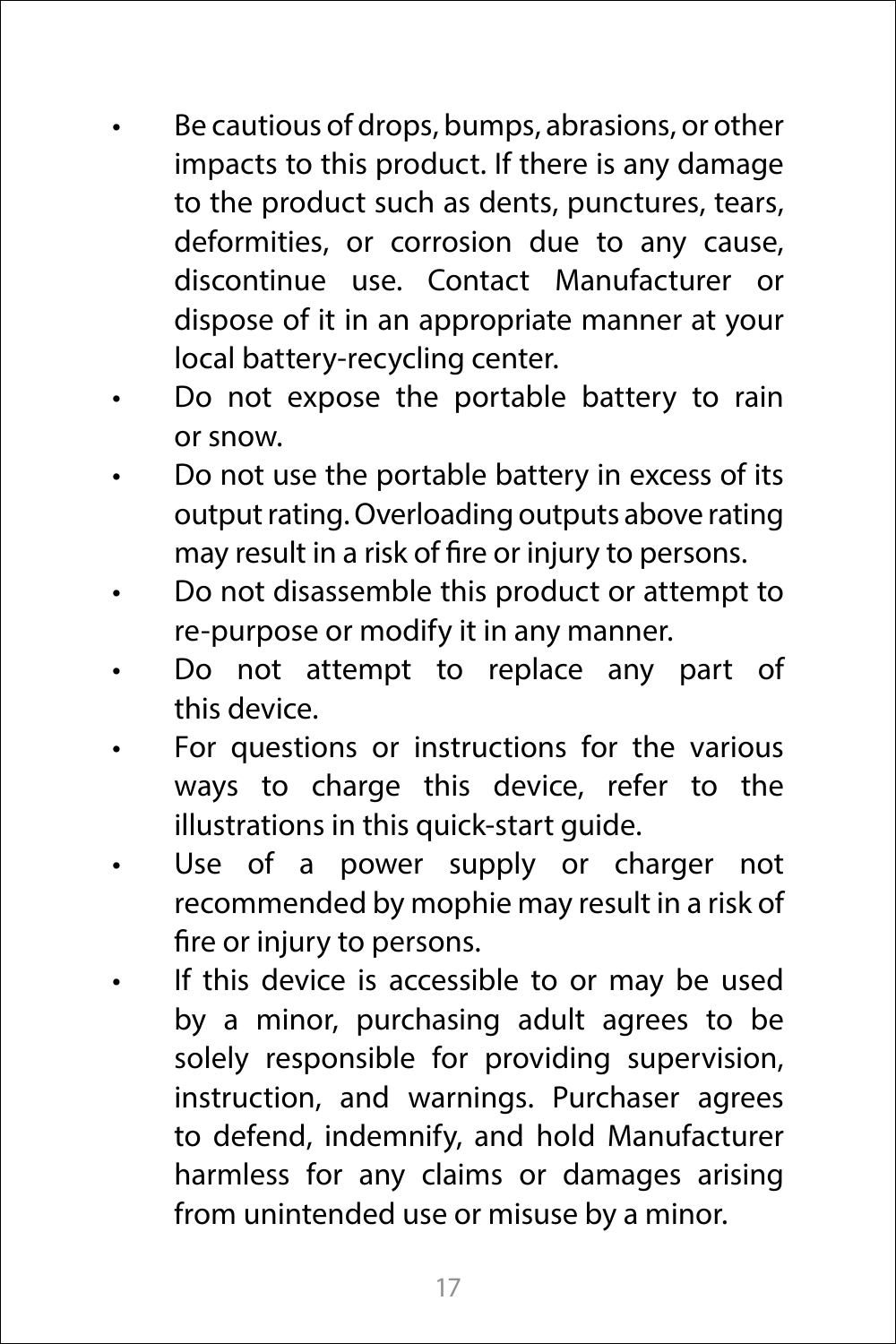- All products have gone through a thorough quality assurance inspection. If you find that your device is excessively hot, is emitting odor, is deformed, abraded, cut, or is experiencing or demonstrating an abnormal phenomenon, immediately stop all product use and contact Manufacturer.
- Never dispose of batteries in the garbage. Disposal of batteries in the garbage is unlawful under state and federal environmental laws and regulations. Always take used batteries to your local battery-recycling center.
- Switch off the portable battery when not in use. The portable battery will automatically switch off when disconnected from a device.
- To comply with FCC RF exposure compliance requirements, the wireless charger must be used with a separation distance of at least 20 cm from all persons.

#### **SAVE THESE INSTRUCTIONS**

#### **Legal**

This product is meant for use only in conjunction with the appropriate device. Please consult your device packaging to determine whether this product is compatible with your particular device. Manufacturer is not responsible for any damages to any device incurred through the use of this product.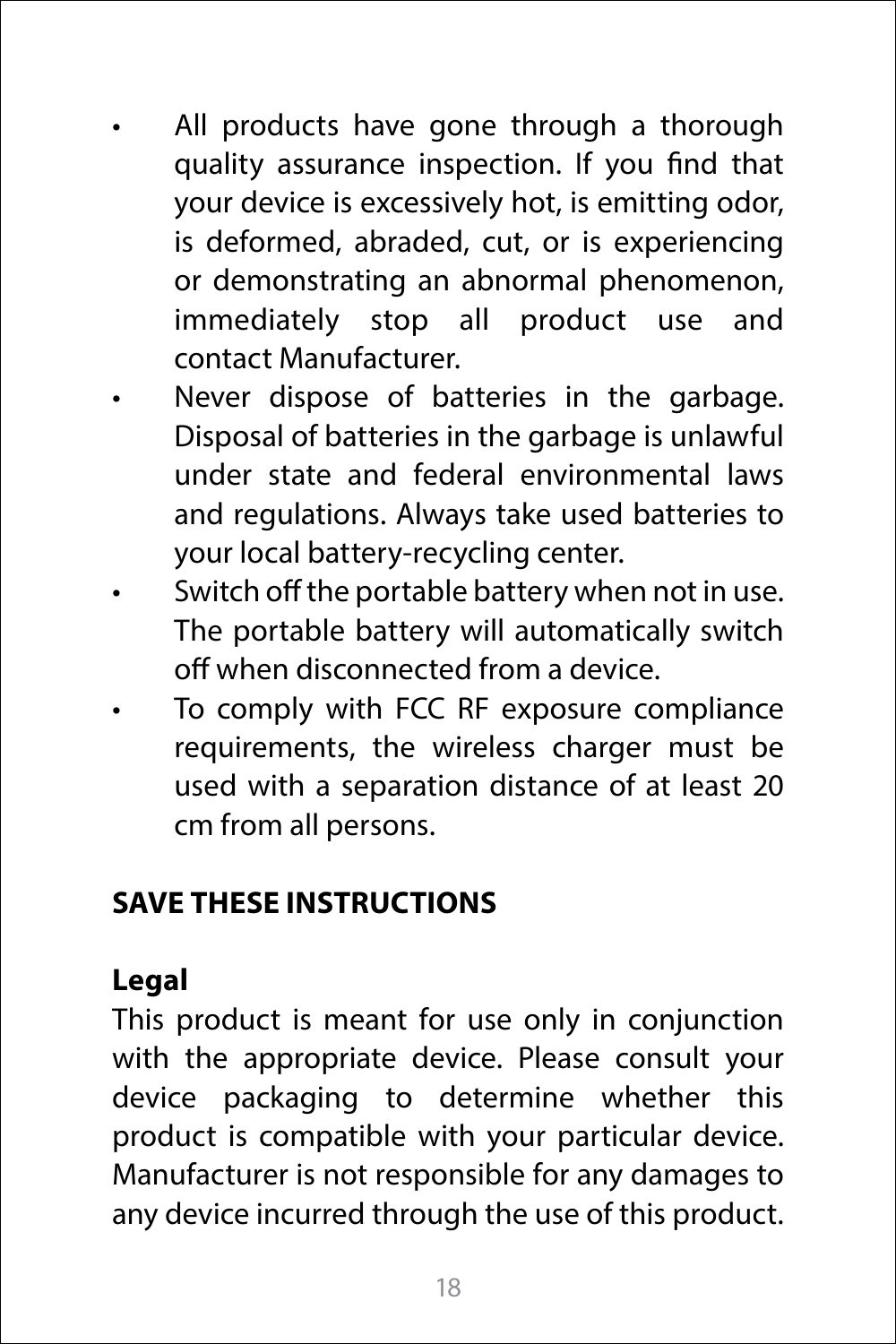Manufacturer shall not in any way be liable to you or to any third party for any damages you or any third party may suffer as a result of use, intended or unintended, or misuse of this product in conjunction with any device or accessory other than the appropriate device for which this product is designed. Manufacturer will not be responsible for any damages you or any third party may suffer as a result of misuse of this product as outlined above. Purchaser agrees to defend, indemnify, and hold Manufacturer harmless for any claims or damages arising from unintended use or misuse, including use with an unintended device.

mophie, powerstation, Priority+, Stay Powerful, mophie loves you, the five-circles design, and the mophie logo are trademarks of mophie inc. Qi and the Qi symbol are trademarks of the Wireless Power Consortium. USB-C is a trademark of USB Implementers Forum. All rights reserved. Patents: mophie.com/patents.

This device complies with part 15 of the FCC Rules and RSS-Gen of IC Rules. Operation is subject to the following two conditions: (1) This device may not cause harmful interference, and (2) this device must accept any interference received, including interference that may cause undesired operation.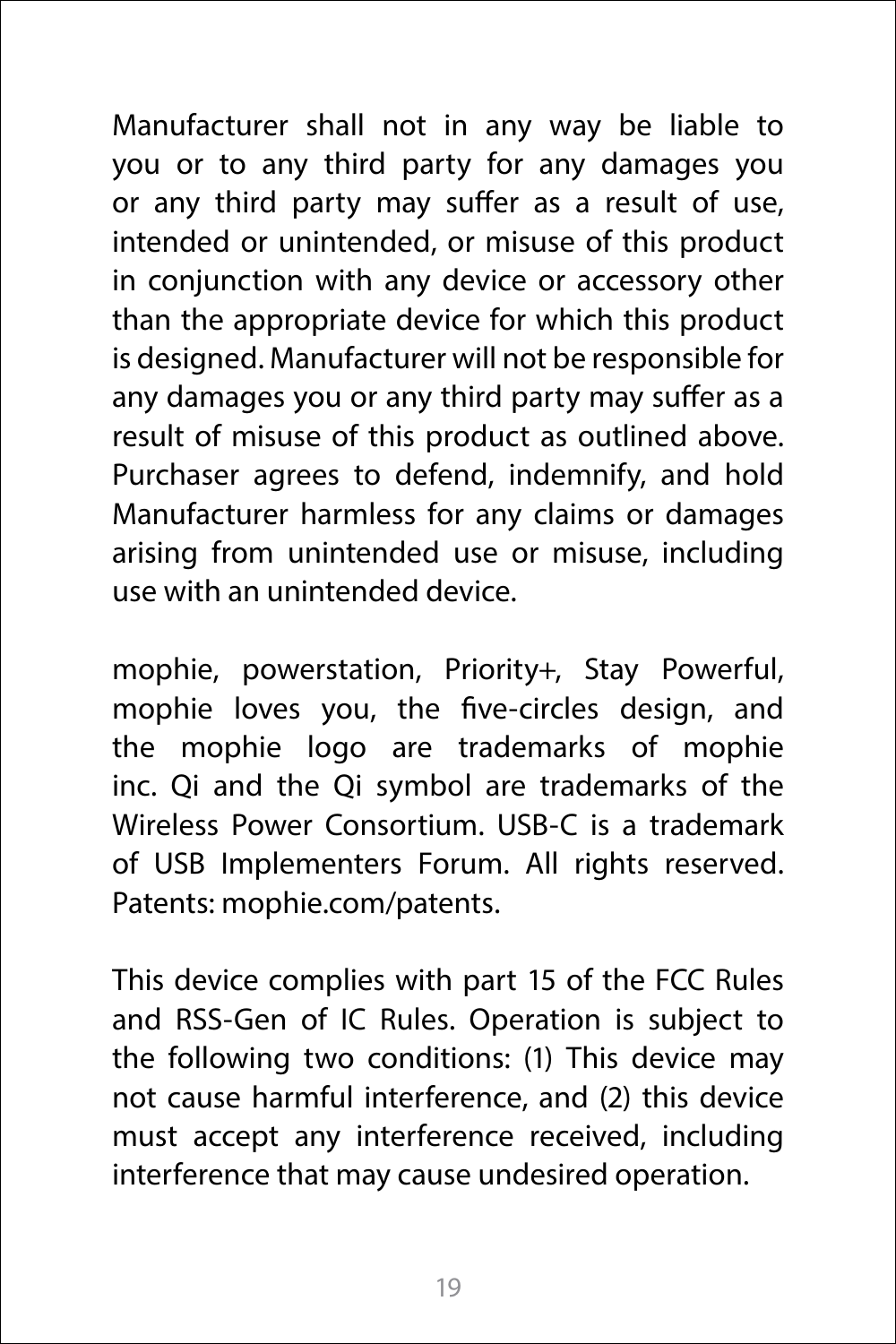NOTE: This equipment has been tested and found to comply with the limits for a Class B digital device, pursuant to part 15 of the FCC Rules. These limits are designed to provide reasonable protection against harmful interference in a residential installation. This equipment generates, uses, and can radiate radio frequency energy and, if not installed and used in accordance with the instructions, may cause harmful interference to radio communications. However, there is no guarantee that interference will not occur in a particular installation.

If this equipment does cause harmful interference to radio or television reception, which can be determined by turning the equipment off and on, the user is encouraged to try to correct the interference by one or more of the following measures:

- Reorient or relocate the receiving antenna.
- Increase the separation between the equipment and receiver.
- Connect the equipment into an outlet on a circuit different from that to which the receiver is connected.
- Consult the dealer or an experienced technician for help.

CAUTION: To comply with the limits of the Class B digital device, pursuant to Part 15 of the FCC Rules, this device must be used with certified peripherals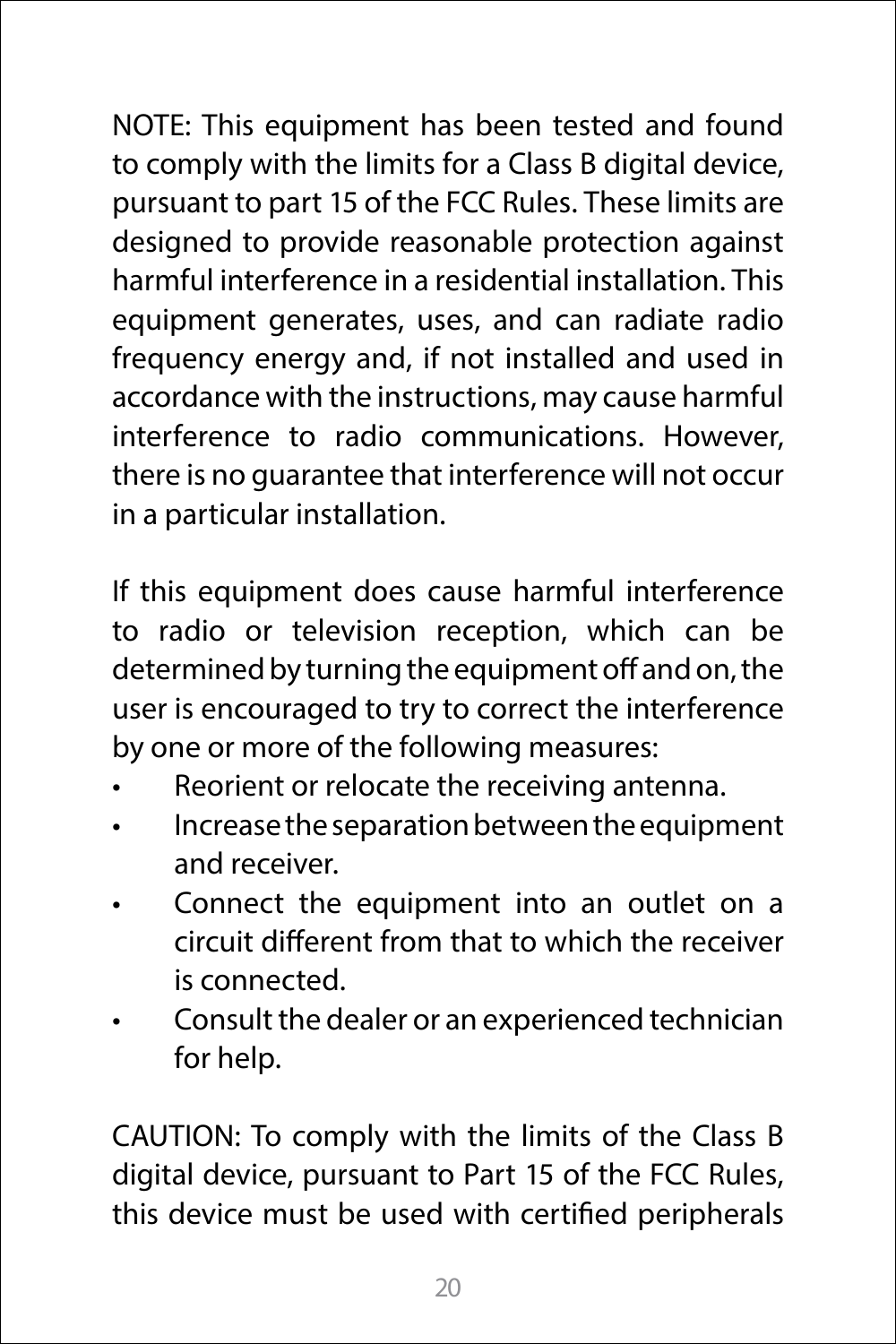and shielded cables. All peripherals must be shielded and grounded. Operation with noncertified peripherals or non-shielded cables may result in interference to radio or reception.

MODIFICATION: Any changes or modifications of this device could void the warranty.

THIS DEVICE CONFORMS TO UL STD 60950-1. CERTIFIED TO CSA STD C22.2 NO. 60950-1. CONFORMS TO UL SUBJECT 2056.

#### STATEMENT OF COMPLIANCE

Hereby, mophie declares that the radio equipment wireless charging base is in compliance with Directive 2014/53/EU. The full text of the EU declaration of conformity is available at the following internet address: http://www.mophie.com/cert\_red.

RF SPECIFICATIONS: RF Frequency Range: 110 kHz – 205 kHz RF Power: 59.93 dBµV RF Field Strength: 59.62 dBµV/m



WEEE DECLARATION

All of our products are marked with the WEEE symbol; this indicates that this product must NOT be disposed of with other waste. Instead it is the user's responsibility to dispose of their waste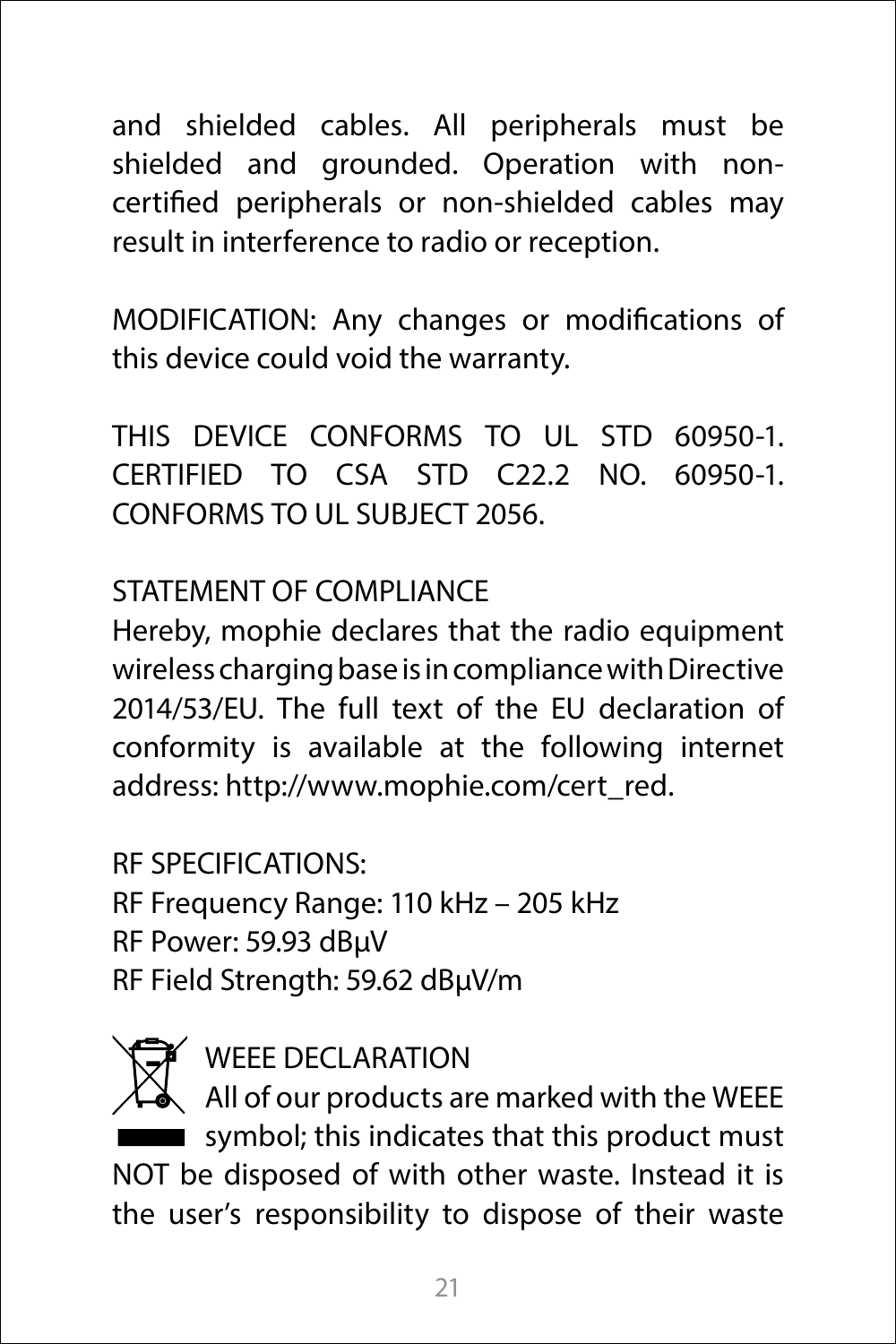electrical and electronic equipment by handing it over to an approved re-processor, or by returning it to mophie inc. for reprocessing. For more information about where you can send your waste equipment for recycling, please contact mophie inc. or one of your local distributors.